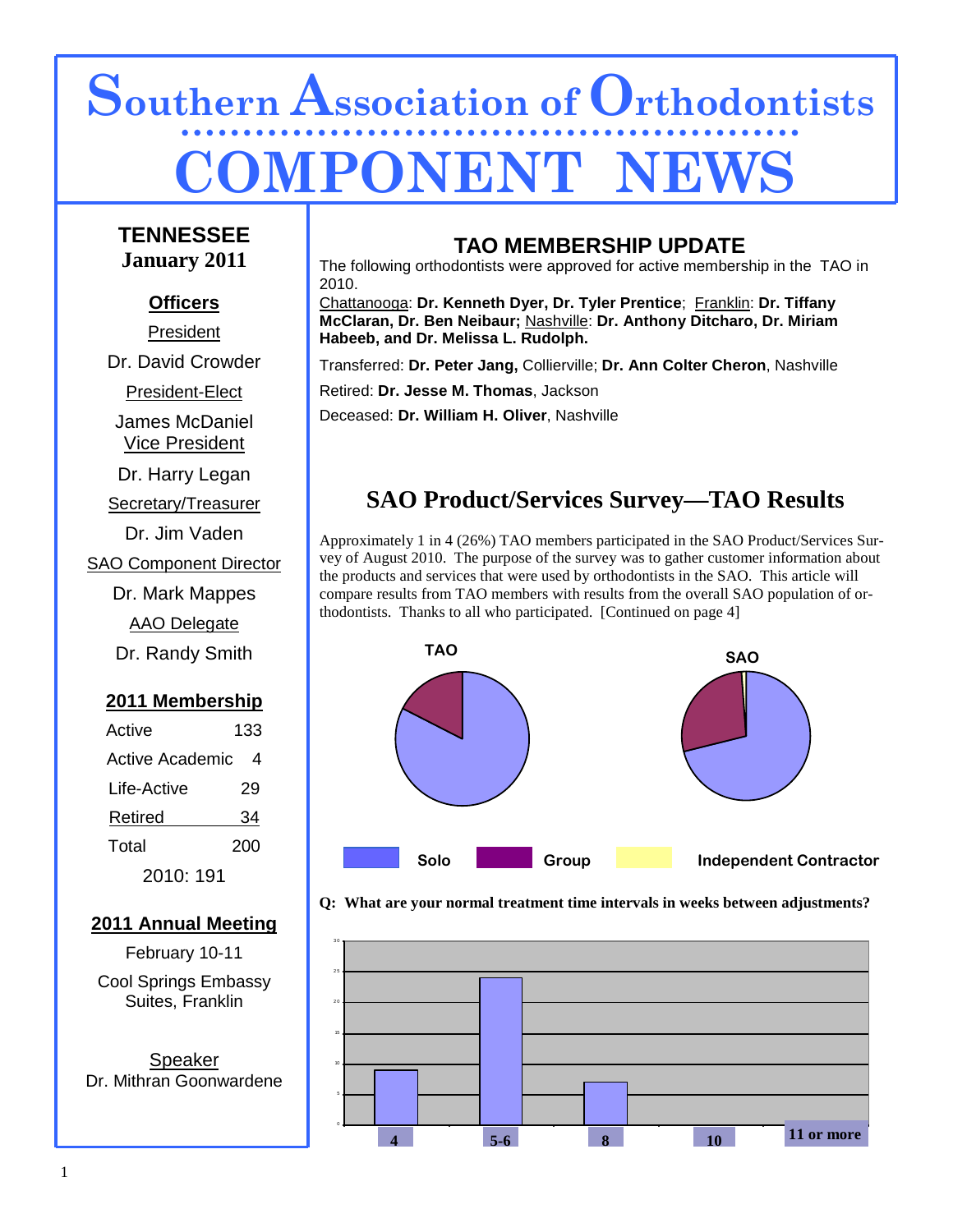### A Minute with the SAO Board and Executive Committee

The SAO enjoyed a memorable meeting at the Broadmoor with members of MSO as our guests. The Board meeting produced the following actions and directives:

- Dr. Page Jacobson (FL) was elected delegation chair and Dr. Robert Moss (GA) was elected as delegation vice-chair.
- The Board recommended a deficit budget which was approved by the General Assembly

The Board meeting was followed by a conference call of the Executive Committee who reviewed the critical issues discussed at the Board Meeting. The critical issues are: membership engagement, income generation, and reduction of expenses.

Follow up on both discussions are as follows: --Redirect the Mentor Committee to provide outreach to residents and members in practice 3-5 years

--Increase/expand the component responsibilities and involvement with new members and residents

--Expand 2008 Leadership Survey to all SAO residencies

- --Consider raising dues
- --Restructure partnership plans

--Reduce the SAO News to 2 printed issues and 2 electronic issues

--Place the SAO Bylaws on a password protected area of the SAO website

### **AAO Credit Union**

The constituent and component organizations received a solicitation to invest in the AAO Credit Union. After lengthy review, the SAO sent a letter to the AAO President, Dr. Lee Graber, with questions about the operations and goals of the Credit Union. To invest in the Credit Union would require changing the investment policy adopted by the SAO Board of Directors several years ago. See more on the Credit Union under the AAO report on page 3.

**NOTE: The SAO News will be printed and mailed in Spring and Fall; the Summer and Winter editions will be available electronically.** 

## **SAO Meeting Returns to Boca Raton in 2011**

 Dr. Robert Calcote selected the popular destination of Boca Raton, site of successful meetings in the past, as the location for the 2011 SAO Annual Meeting. There are a variety of room rates depending on the type of accommodations desired. The rates vary from \$195 to \$240 and include some bungalow suites that would be perfect for families or staffs.

 Dr. Calcote and Dr. Greg Inman have scheduled a terrific program for doctors and staff. The doctor program will be highlighted by Dr. Vince Kokich, Jr. and Dr. Terry McDonald. Mr. Dennis Snow, a customer service consultant, will entertain and educate you and your staff about stellar service. Staff will



 also enjoy learning how teeth move by Jennifer Hamilton, DDS. There will be interactive sessions specific to certain staff posi tions.

Catch it! Last, but certainly not least, Dr. Mark Johnston will share his experience of starting up a practice with residents and new practitioners.

 And…who could not love meeting at the beach and the wonderful facility at Boca Raton.There is easy access by car and via two convenient airports. Make plans now to



www.bocaresort.com SAO 88th Annual Meeting-September 28—October 2, 2011 Boca Raton Resort & Club, Boca Raton, FL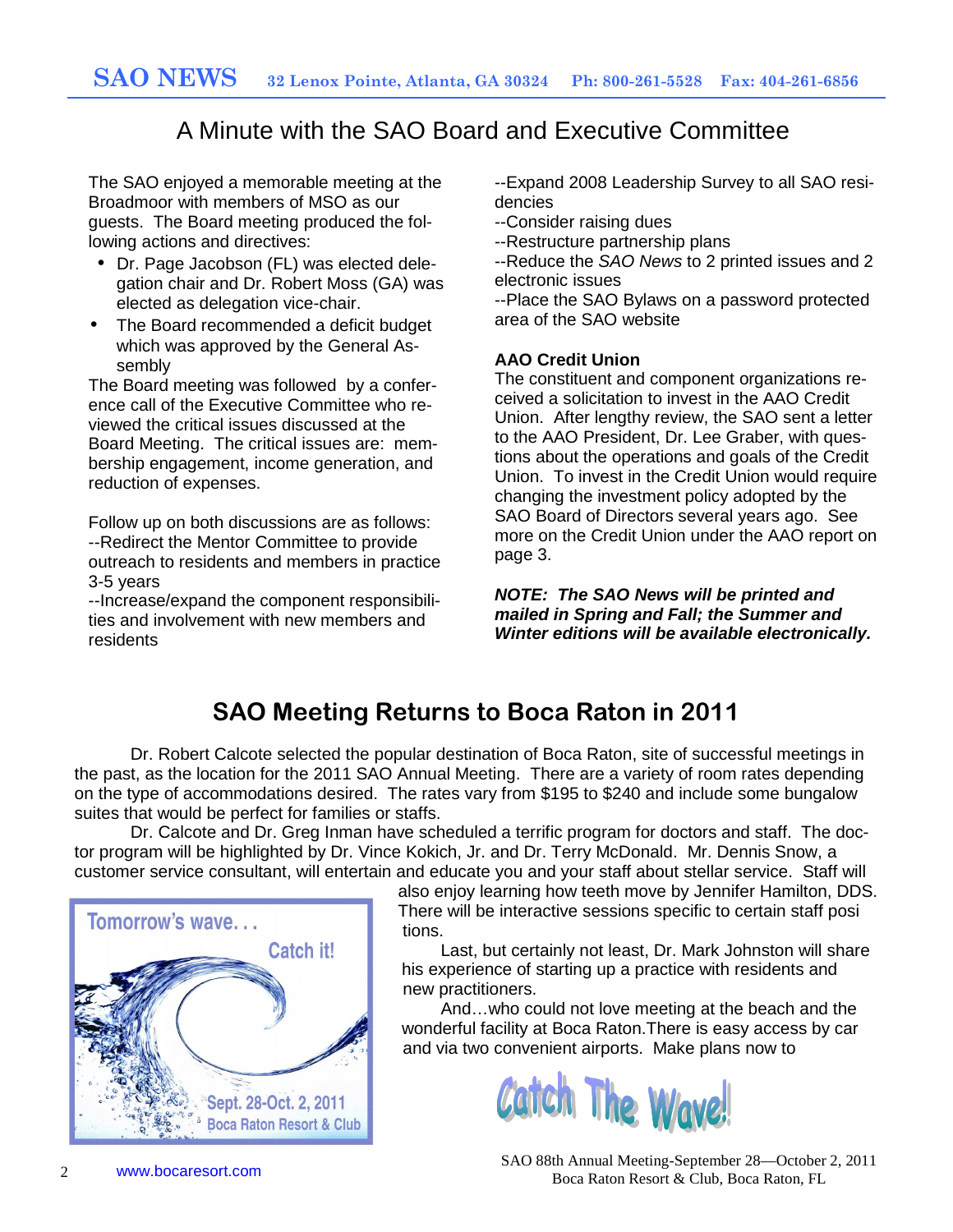### **2011 AAO Annual Meeting: Changes, Challenges, Choices**

The AAO is planning an outstanding meeting in Chicago from May 13-17, 2011. Members from the SAO will contribute to the success of the meeting. Here are some highlights:

### **Friday, May 13**

Educational Leadership Conference, Lionel Sadowsky is the keynote speaker

Practice Transition Seminar

Risk Management for Residents/New Orthodontists

#### **Saturday, May 14**

Edward Angle Lecture by William Proffit

Harmonic Convergence of Soft Tissue and Orthodontics David Sarver and Louis Costa

The Tom and Gerry Show: Fast Blast Biomechanics Gerald Samson and Thomas Mulligan

Unique Approaches for Impacted Teeth Jim Greer Variability of Tooth Movement with Aligners Tim Wheeler Indirect Bonding Using Digital Technology, Virtual Alignment, and Clinical Procedures with OrthoCad iQ Mike Mayhew

Opening Ceremonies featuring "Chicago"

### **Sunday, May 15**

Risk Management for Orthodontists

Excellence in Orthodontics Luncheon and Awards Ceremony

Clinical Experience in Treating Call II Malocclusion with **Aligners** David Paquette

Biomechanics and Case Selection for Treatment with In-Office Fabricated Aligners J. Keith Hilliard

The 20 Minute Guide to Imaging Chun How Kau

The 3D Face William Harrell

Camouflage Class III Treatment using Temporary Skeletal Anchorage Peter Ngan

### **Monday, May 16**

Advancements in Genetics and Orthodontics James Hartsfield

The Role of the Orthodontist in Treating Pediatric OSA **Harry Legan**

Simplified Mechanics for Advancing and/or Retracting Incisors in the Mixed Dentition Ronald Bell

Open Bite Correction and Retention Utilizing One Palatal TAD John Robert Smith

The Benefits of 3D Imaging for Children and Adolescents **Lucia Cevidances**

#### **Tuesday, May 17**

Efficacy and Dosage o Ibuprofen for Pain Control When Using Separators Calogero Dolce

The AAO House of Delegates (HOD) will have a daunting chore to resolve several issues of important to the Specialty.

### **Consumer Awareness Program (CAP)**

One on the most contentious issues has been (1) continuing a program to educate the public about what orthodontists do and (2) funding a CAP program. The program originally approved by the HOD stressed educating the public and not bringing patients into AAO member offices. There was no way to judge the effectiveness of the Program except through hits on the website. In 2010 an effort was made to incorporate the \$550 assessment as a part of the dues, creating a stable influx of cash to support the program over the long haul, but permanently raising the dues for AAO members. A task force was created to study funding and is to report to the 2011 HOD.

#### **Governance**

The AAO is looking at ways to streamline how it operates. Under the current bylaws, a trustee serves 11 years. For example, **Dr. DeWayne McCamish's** term started in 2010 and he will be AAO President in 2019-2020. One proposal would be to reduce the number of constituencies (regional organizations e.g. SAO), each of whom provides a trustee to be president on a rotating basis. If the number of constituencies is reduced, it is hoped that the SAO would remain relatively as it is at the present. It is the second largest constituent organization. Dr. Kim Reed serves on the Task Force and chairs one of the subcommittees.

If you have thoughts on these issues or other concerns, please let your delegate know. The SAO delegation is as follows:

ALAO, James Donaghey; FAO, Page Jacobson, Chair; Robert Goldie; GAO, Robert Moss, Vice-Chair; KAO, Jeri Stull; LAO, Corbin Turpin; MAO, Michael O. Williams; NCAO, Watt Cobb; SCAO, Richard Hewitt, **TAO, J. Randall Smith**; VAO, John Coker, WVAO, Dan Joseph; At-Large, Russell Mullen; Executive Committee: Robert Calcote, Jay Whitley, Richard Williams; Henry Zaytoun, Jr; Brian Jacobus; Rod Klima; and Kim Reed